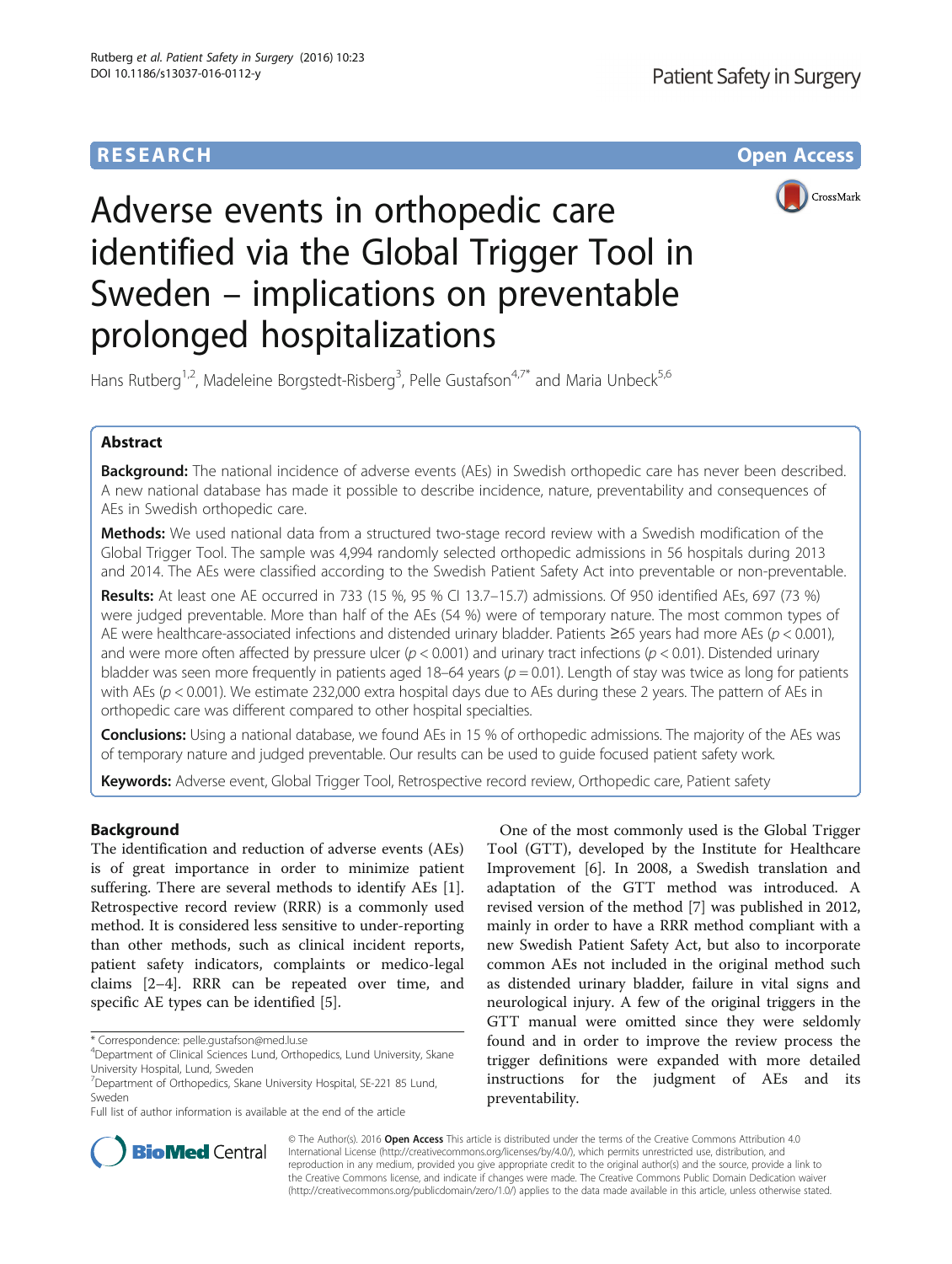<span id="page-1-0"></span>In 2011, the Swedish government and The Swedish Association of Local Authorities and Regions (SALAR) launched a national initiative to reduce patient harm. As one of several components of this initiative, RRR has been done in all 63 Swedish acute or mixed acute and planned care hospitals since 2012.

Studies indicate that orthopedics is one of the specialties where AEs are most common [\[8, 9\]](#page-7-0). The national incidence and pattern of AEs in Swedish orthopedic care have never been described. Therefore, the aim of this study was to describe the incidence, nature, preventability and consequences of AEs in Swedish orthopedic care.

#### Methods

#### Sample and setting

The RRR was performed as a part of a national patient safety initiative. The RRR included all patients admitted to

inpatient somatic healthcare performed by county councils and regions. Data was collected from all 63 Swedish hospitals that provide either acute or mixed acute/planned care. Private units that provide strictly planned orthopedic care were excluded. These elective units are estimated to represent 5 % of all orthopedic care in Sweden. Thus, we estimate that our sample represents 95 % of all orthopedic care provided in Sweden during 2013 and 2014.

Records of inpatient admissions of patients ≥18 years who were discharged from 1 January 2013 to 31 December 2014 and with at least a 24-h length of stay were eligible for randomization. The minimum monthly number of admissions for review was 40 for university hospitals, 30 for central county council hospitals and 20 for county council hospitals. During 2013 and 2014, a total of 38,556 random inpatient admissions have been reviewed, of which 4,994 were orthopedic admissions (Fig. 1).

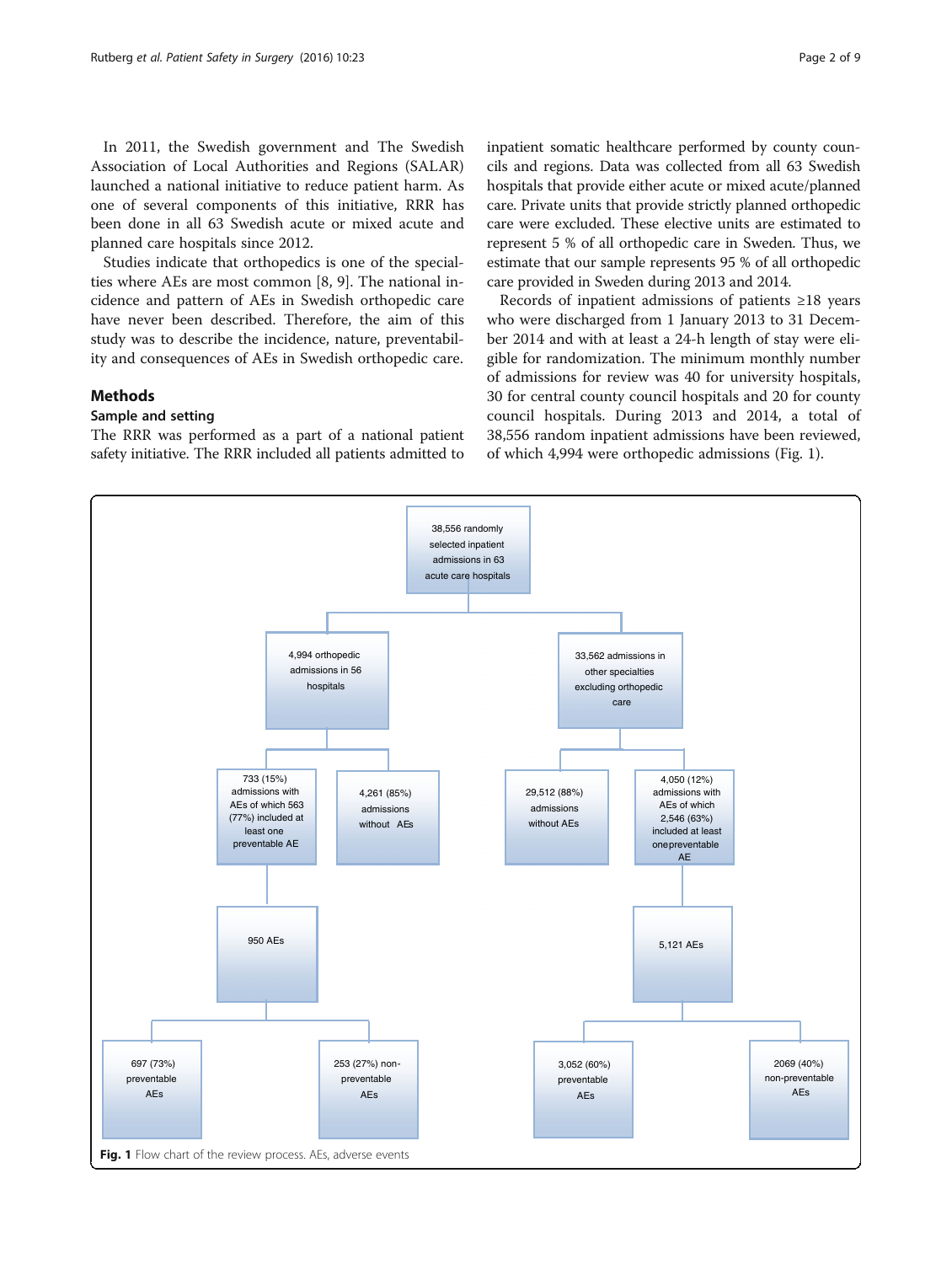#### Definitions and inclusion criteria

In the Swedish handbook [[7](#page-7-0)], an AE is defined as an unintended physical injury resulting from medical care, and that requires additional monitoring, treatment, or hospitalisation, or results in death. A preventable AE is defined as an AE which could have been prevented if adequate actions had been taken during the patient's contact with healthcare. This definition is based on the terminology in the Swedish Patient Safety Act [[10\]](#page-7-0). Both AEs related to acts of omission and acts of commission are included. We used these definitions in this study.

Orthopedic care was defined as care in, or initiated from, orthopedic wards. We included both admissions with or without surgery. The orthopedic admission constituted the index admission, but if the patient had been treated by other medical specialties (psychiatric admissions excluded) or on other wards during the admission, this care was also included in the index admission.

To be classified as an AE, one of the following three criteria had to be met: (1) the AE occurred within 30 days before the index admission and caused the index admission; (2) the AE occurred and was detected during the index admission; (3) the AE was related to the index admission and was detected within 30 days of discharge. AEs identified by using the latter criterion were not required to result in a new admission; thus an AE treated on an outpatient basis was included.

#### Review teams and training

Formal training for the review teams in RRR methodology was given in the beginning of 2012 via SALAR. Follow-up meetings for further discussions on how to use the method, and for introduction of the revised handbook, took place during the autumn of 2012. Team members were all senior professionals with knowledge and experience in the field of patient safety. The review teams consisted of one or two trained registered nurses and at least one physician, representing different medical specialties.

#### Review process

First, all randomly selected records were screened for a maximum of 20 min, by one or two members of the review team, for presence of one or more of the 44 defined triggers, each representing a potential AE. If a trigger was identified, the whole team met and a consensus decision was reached whether the potential AE constituted an AE.

The decision to classify the AE as a probably preventable or a preventable AE was made as a consensus decision by the whole team. A 4-grade scale was used, where the grades were:  $1 =$  the AE was not preventable,  $2 =$  the AE was probably not preventable,  $3 =$  the AE was probably preventable, and  $4 =$  the AE was preventable. Due to the difficulties in retrospective classification, and to avoid discussions on clearly vs probably preventable or not, grades 1 and 2 were grouped and contrasted with grades 3 and 4. Henceforth, probably preventable and preventable AEs will be named preventable AEs.

The severity of the AE was judged using an adaptation of the National Coordinating Council for Medication Error Reporting and Prevention Index (NCC MERP) [[11\]](#page-7-0). The NCC MERP Index categories E through I (i.e. those relating to harm) were included. The AEs were also categorized according to the type of AE.

A web-based portal, with access only for the contact person of the respective hospital, was used for entry of anonymized patient and AE data into the national database at SALAR.

#### **Statistics**

Demographic data are presented as mean or median (SD or range). Comparison of proportions between two groups was made by Fisher's Exact Test. Comparisons of proportions between more than two groups was made by Pearson Chi-Square Test. Confidence intervals was calculated using normal distribution approximation. P-values <0.05 was considered statistically significant.

The calculations of hospital days in this study were based on the average number of hospital days for an admission with or without an AE. According to these data the additional number of hospital days has been aggregated to national level based on the total number of admissions in orthopedic care in the national inpatient register at the National Board of Health and Welfare during 2013 and 2014.

All statistical calculations were made by SPSS version 22.

#### Results

According to the National Board of Health and Welfare's inpatient register, the total number of orthopedic admissions in Sweden during 2013 and 2014 was 253,612, of which 185,591 included a surgical procedure. 27 county council hospitals  $(n = 2,488$  admissions), 22 central county council hospitals  $(n = 2,113$  admissions) and 7 university hospitals ( $n = 393$  admissions), in total 56 hospitals of the 63 eligible and 4,994 admissions, were included in the study (Fig. [1\)](#page-1-0).

The majority of the patients were women ( $n = 2,866$ , 57 %). The mean (median, range) age for women was 72.5 (75, 18–107) years and 66.0 (69, 18–102) years for men. 75 % of the women and 61 % of the men were 65 years or older. The mean (median, range) length of hospital stay (LOS) was 7.0  $(5, 1-121)$  days.

In total, 950 AEs were identified in 733 patients (15 %, 95 % CI 13.7–15.7), range 1–7 AEs per patient. Two or more AEs were identified in 147 admissions. 697 AEs in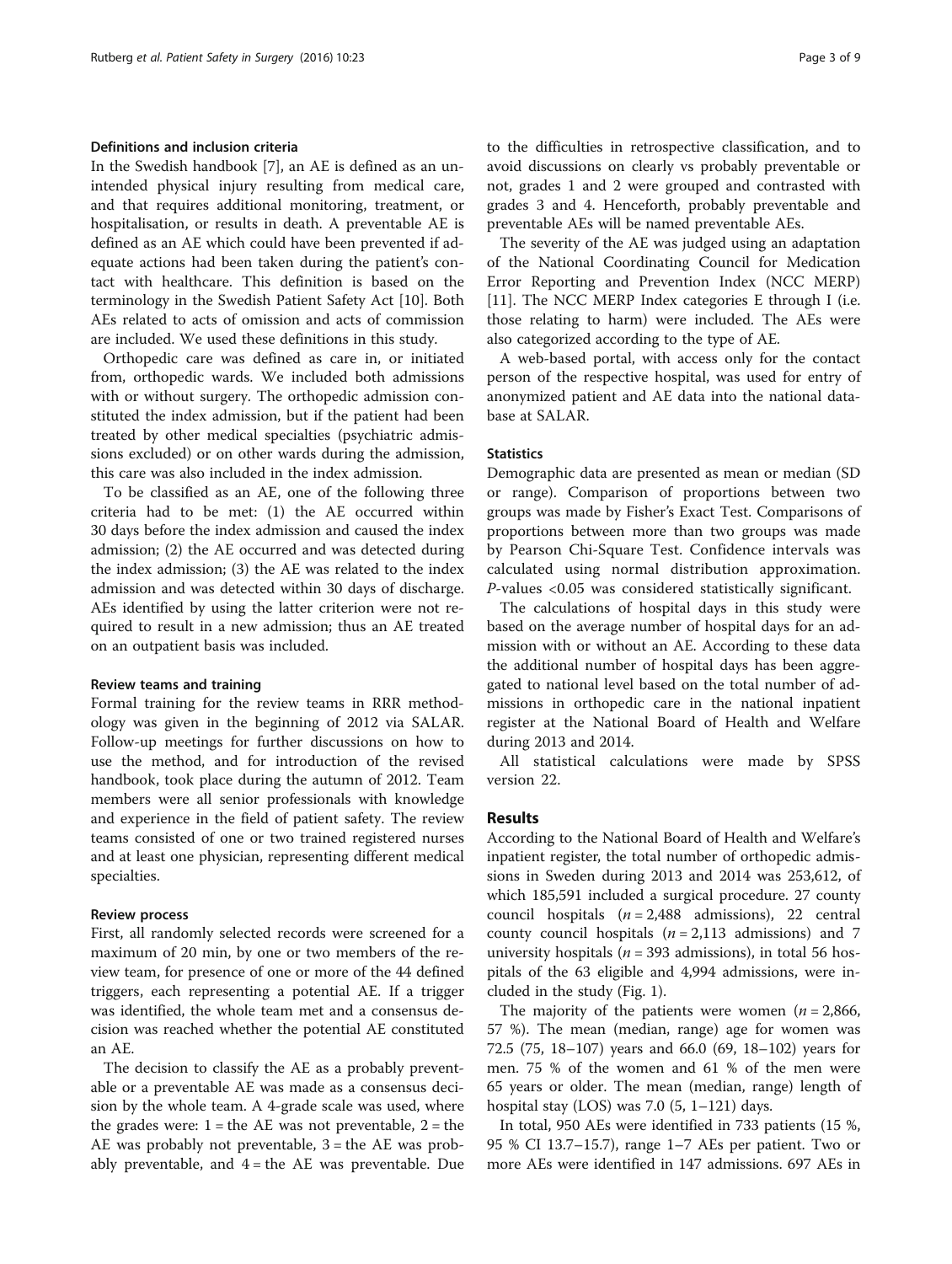<span id="page-3-0"></span>563 patients (77 %, 95 % CI 73.8–79.9) were classified as preventable (Table 1). The number of AEs per 1,000 hospital days was 27.0 and the number of AEs per 100 admissions was 19.0. The corresponding numbers for preventable AEs were 19.8 and 14.0.

Patients ≥65 years of age had more admissions with at least one AE compared to younger patients, 17 % vs. 10 % ( $p < 0.001$ ). The incidence of preventable AEs was higher in patients ≥65 years old, 13 % vs. 8 % ( $p < 0.001$ ). No difference was found in the incidence of AEs in men and in women, 15 % vs. 15 % ( $p = 0.87$ ).

The incidence of AEs between hospitals ranged from 3 to 43 %. Concerning hospital type; county council hospitals had a significantly lower incidence of AEs compared to central county council and university hospitals (11, 18 and 19 %, respectively,  $p < 0.001$ ). This pattern was also seen in the preventable AEs (8, 14 and 15 %, respectively,  $p < 0.001$ ).

#### The nature and consequences of adverse events

Healthcare-associated infection was the most common type of AE (36 %), followed by distended urinary bladder

| Table 1 Type and number of adverse events (AEs) and preventable <sup>a</sup> AEs in orthopedic care and other specialties |  |  |  |  |  |  |  |  |  |  |
|---------------------------------------------------------------------------------------------------------------------------|--|--|--|--|--|--|--|--|--|--|
|---------------------------------------------------------------------------------------------------------------------------|--|--|--|--|--|--|--|--|--|--|

| Type of AE                                                          | AEs in<br>orthopedic<br>care $n$ $(\%)$ | AEs in other specialties<br>excluding orthopedic<br>care $n$ $(\%)$ | Preventable <sup>a</sup> AEs in<br>orthopedic care n (%) | Preventable <sup>a</sup> AEs in<br>other specialties excluding<br>orthopedic care n (%) |
|---------------------------------------------------------------------|-----------------------------------------|---------------------------------------------------------------------|----------------------------------------------------------|-----------------------------------------------------------------------------------------|
| Healthcare-associated infection                                     | 344 (36)                                | 1699 (33)                                                           | 245 (71)                                                 | 1030 (61)                                                                               |
| Postoperative wound infection                                       | 135 (14)                                | 330 (6)                                                             | 104(77)                                                  | 255 (77)                                                                                |
| Urinary tract infection                                             | 100(11)                                 | 471 (9)                                                             | 72 (72)                                                  | 282 (60)                                                                                |
| Other infection                                                     | 44 (5)                                  | 432 (8)                                                             | 26(59)                                                   | 230 (53)                                                                                |
| Pneumonia (excluding ventilator-<br>associated pneumonia)           | 32(3)                                   | 197(4)                                                              | 17(53)                                                   | 106 (54)                                                                                |
| Sepsis                                                              | 14(1)                                   | 157(3)                                                              | 9(64)                                                    | 87 (55)                                                                                 |
| Ventilator-associated pneumonia                                     | 8(1)                                    | 27(1)                                                               | 7(88)                                                    | 20 (74)                                                                                 |
| Central line associated infection                                   | 7(1)                                    | 37(1)                                                               | 7(100)                                                   | 29 (78)                                                                                 |
| Clostridium difficile positive stool                                | 4                                       | 48 (1)                                                              | 3(75)                                                    | 21 (44)                                                                                 |
| Distended urinary bladder                                           | 136 (14)                                | 421 (8)                                                             | 121 (89)                                                 | 373 (89)                                                                                |
| Surgical and other invasive AEs                                     | 130 (14)                                | 655 (13)                                                            | 82 (63)                                                  | 374 (57)                                                                                |
| Reoperation                                                         | 51(5)                                   | 181(4)                                                              | 35 (69)                                                  | 121(67)                                                                                 |
| Other surgical AEs                                                  | 36(4)                                   | 247(5)                                                              | 20 (56)                                                  | 136 (55)                                                                                |
| Postoperative hemorrhage or hematoma<br>(not requiring reoperation) | 34(4)                                   | 138(3)                                                              | 20 (59)                                                  | 64 (46)                                                                                 |
| Organ injury                                                        | 7(1)                                    | 88 (2)                                                              | 5(71)                                                    | 52 (59)                                                                                 |
| Wrong side, wrong site, wrong patient                               | $\overline{2}$                          | $\mathbf{1}$                                                        | 2(100)                                                   | 1(100,0)                                                                                |
| Pressure ulcer (category 2-4)                                       | 89 (9)                                  | 342(7)                                                              | 85 (96)                                                  | 303 (89)                                                                                |
| Adverse drug event                                                  | 59(6)                                   | 512 (10)                                                            | 41 (69)                                                  | 239 (47)                                                                                |
| Other AEs                                                           | 48 (5)                                  | 302(6)                                                              | 34 (71)                                                  | 139 (46)                                                                                |
| Skin or superficial vessel AEs                                      | 40(4)                                   | 312(6)                                                              | 34 (85)                                                  | 236 (76)                                                                                |
| Falls                                                               | 35(4)                                   | 297(6)                                                              | 29 (83)                                                  | 168 (57)                                                                                |
| Thrombosis or emboli                                                | 21(2)                                   | 93(2)                                                               | 4(19)                                                    | 37 (40)                                                                                 |
| Failure in vital signs                                              | 18(2)                                   | 138(3)                                                              | 8(44)                                                    | 55 (40)                                                                                 |
| Hemorrhage not connected to surgery                                 | 14(1)                                   | 123(2)                                                              | 7(50)                                                    | 27(22)                                                                                  |
| Neurological injury                                                 | 6(1)                                    | 23                                                                  | 4(67)                                                    | 7(30)                                                                                   |
| Allergic reaction                                                   | 6(1)                                    | 74(1)                                                               | $\mathbf 0$                                              | 14 (19)                                                                                 |
| Anesthesia related AEs                                              | $\overline{4}$                          | 30(1)                                                               | 3(75)                                                    | 16(53)                                                                                  |
| Medical technique related AEs                                       | 0                                       | 10                                                                  | $\mathbf 0$                                              | 3(30)                                                                                   |
| Postpartum or obstetric AEs                                         | $\Omega$                                | 90(2)                                                               | $\mathbf{0}$                                             | 31 (34)                                                                                 |
| Total                                                               | 950 (100)                               | 5121 (100)                                                          | 697 (73)                                                 | 3052 (60)                                                                               |

<sup>a</sup>including both probably preventable and preventable AEs

The table is sorted on the column AEs in orthopaedic care n (%)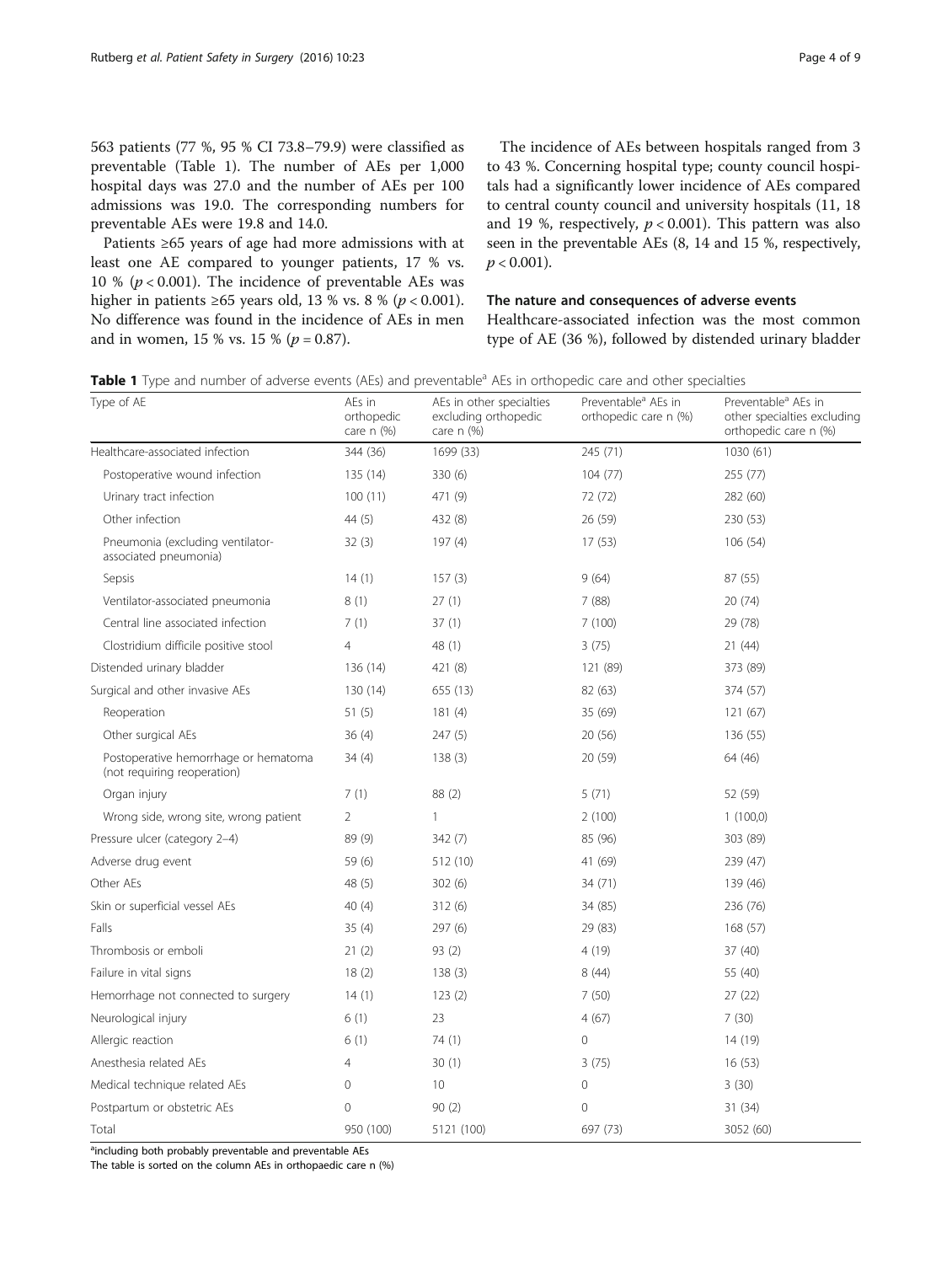and surgical and other invasive AEs (Table [1](#page-3-0)). Among infections, postoperative wound infections and urinary tract infections were the most common. AEs in orthopedic care related to central line associated infections and wrong site/side/patient surgery were judged to be preventable in all cases, followed by pressure ulcers and distended urinary bladders (96 % vs. 89 % preventability) (Table [1\)](#page-3-0).

Distended urinary bladder was found to be more frequent among patients 18 to 64 years,  $p = 0.01$ ). Pressure ulcers and urinary tract infections were more common in patients aged 65 or more,  $p < 0.001$  and  $p < 0.01$ .

Half of the AEs were of temporary and of less severe nature. AEs leading to increased LOS, readmissions or outpatient visits occurred in 42 % of all AEs (Table 2). The five AEs that contributed to the death of the patient occurred in patients ≥65 years. The percentage of AEs that resulted in permanent harm was higher for younger patients (18–64 years) than for older patients. All of these AEs in younger patients were considered preventable.

More than half of the AEs concerning anesthesia related AEs, thrombosis or emboli, surgical and other invasive AEs, and healthcare-associated infections led to increased LOS, readmissions or outpatient visits (75, 71, 60 and 52 %, respectively) (Table [3\)](#page-5-0). No differences could be found concerning age and the respective severity category (Category E-I,  $p = 0.08$ , 1.00, 0.48, 1.00, 0.59, respectively).

#### Length of hospital stay

The mean LOS was 12.2 (SD 11.4) days for patients with an AE, compared to 6.1 (SD 4.7) days in patients without any AE. The corresponding for patients affected by a preventable AE was 13.1 (SD 12.2) days. LOS was longer in both older and younger patient groups for admissions with AEs. When comparing older and younger patients with an AE or at least one preventable AE, older patients had a longer LOS (Fig. [2](#page-6-0)).

Based on an AE incidence of 15 %, and a mean increase of LOS of 6.1 days for patients with an AE during primary stay, the aggregated total number of extra hospital days due to AEs was estimated to 116,000 days per year. This can also be expressed that every day, around 300 Swedish orthopedic beds are occupied because of an AE, of which 73 % are preventable.

#### Comparison of orthopedic care with other specialties

The AE incidence in other inpatient specialties included in the review process was 12 % (95 % CI, 11.7–12.4). The incidences of both unpreventable and preventable AEs were higher in orthopedic care  $(p < 0.001)$ . Distended urinary bladder and pressure ulcers were more common in orthopedics while, for example, adverse drug events and AEs related to falls were less common compared to other specialties. Half of the AEs were of temporary and of less severe nature, both in orthopedics and in other specialties (50 % vs. 54 %). AEs contributing to the death of the patient were more frequent in other specialties (Tables [1,](#page-3-0) 2 and [3\)](#page-5-0).

#### **Discussion**

To our knowledge, this is the largest national study concerning AEs in orthopedic care using a structured RRR method. We found an AE incidence of 15 %. The most common AE type was hospital-associated infections, followed by distended urinary bladder and AEs related to surgical procedures. More than half of the AEs were minor and of temporary nature. LOS increased in the AE group. Patients ≥65 years were more often affected by an AE than younger patients.

The nature and incidence of AEs differ according to specialty and procedures utilized within different specialties [\[8](#page-7-0), [12](#page-7-0)–[14\]](#page-7-0). Surgical specialties often have higher incidence of AEs compared to non-surgical specialties [[9, 15, 16\]](#page-7-0). Whether AEs in surgical care occur more frequently or simply are more often detected by patients and healthcare personnel, is not known. Greater treatment complexity and invasiveness of care compared to

**Table 2** Severity of adverse events (AEs) and preventable<sup>a</sup> AEs in orthopedic care and other specialties

| Severity category | AEs in orthopedic<br>care $n$ $(\%)$ | AEs in other specialties excluding<br>orthopedic care n (%) | Preventable <sup>a</sup> AEs in<br>orthopedic care n (%) | Preventable <sup>a</sup> AEs in other specialties<br>excluding orthopedic care n (%) |
|-------------------|--------------------------------------|-------------------------------------------------------------|----------------------------------------------------------|--------------------------------------------------------------------------------------|
| Category E        | 509 (54)                             | 2557 (50)                                                   | 385 (76)                                                 | 1553 (61)                                                                            |
| Category F        | 401 (42)                             | 2306 (45)                                                   | 283 (71)                                                 | 1369 (59)                                                                            |
| Category G        | 30(3)                                | 116(2)                                                      | 24 (80)                                                  | 63 (54)                                                                              |
| Category H        | 5(1)                                 | 30(1)                                                       | 3(60)                                                    | 19 (63)                                                                              |
| Category I        | 5(1)                                 | 112(2)                                                      | 2(40)                                                    | 64 (57)                                                                              |
| Total             | 950 (100)                            | 5121 (100)                                                  | 697 (73)                                                 | 3052 (60)                                                                            |

<sup>a</sup>including both probably preventable and preventable AEs

E contributed to or gave temporary harm that needed intervention, F contributed to or gave temporary harm and required outpatient care, hospital care or prolonged hospital stay, G contributed to or gave permanent patient harm, H lifesaving intervention required within 60 min, I contributed to patient's death The table is sorted on the column AEs in orthopaedic care  $n$  (%)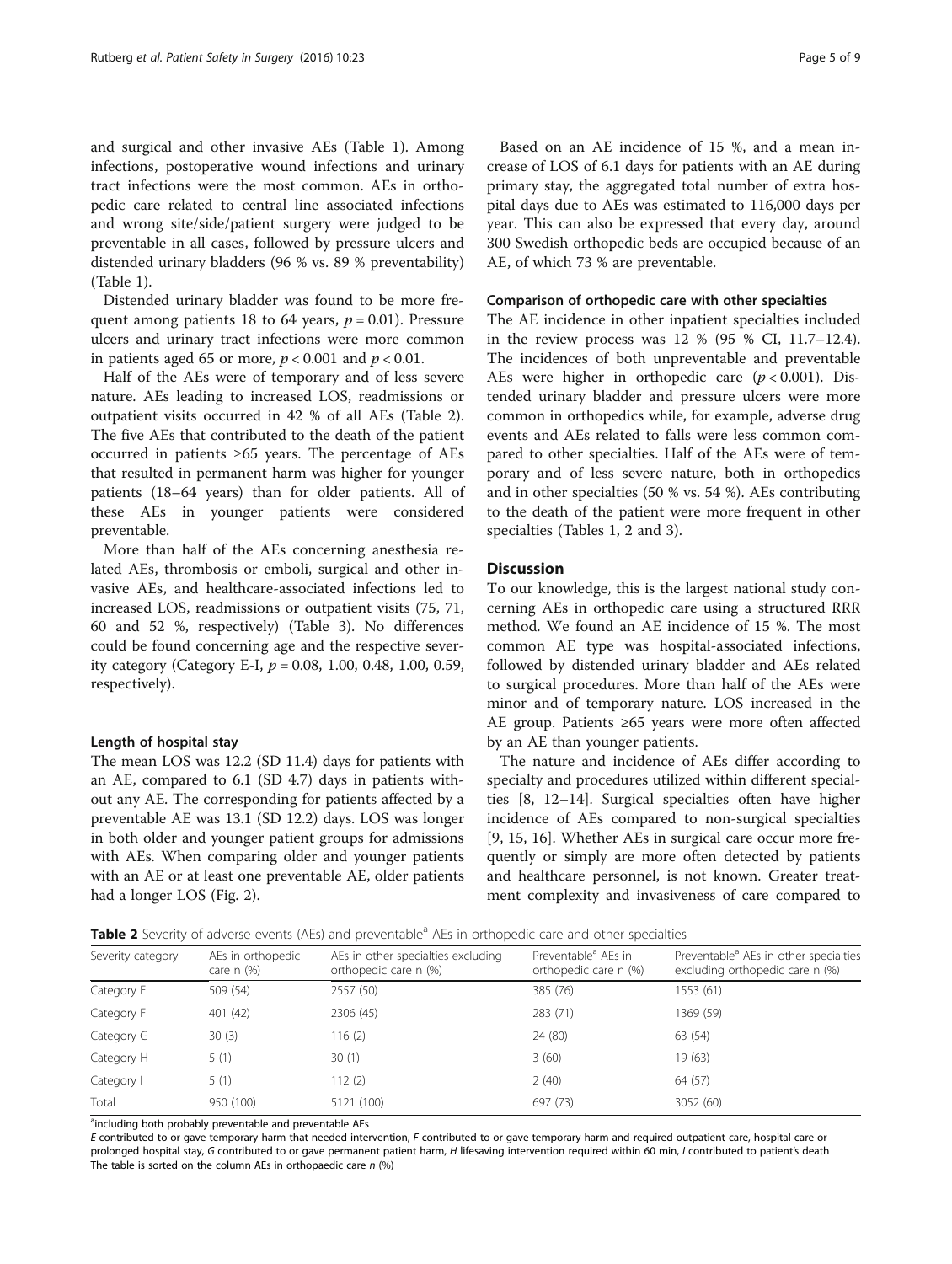<span id="page-5-0"></span>Table 3 Number of adverse events (AEs) grouped in type of AEs according to severity of harm

| Type of AE                                                          | Category E n<br>(96) | Category F n<br>(9/0) | Category G n<br>(9/6) | Category H n<br>(9/6) | Category I n<br>(9/6) |
|---------------------------------------------------------------------|----------------------|-----------------------|-----------------------|-----------------------|-----------------------|
| Healthcare-associated infection                                     | 151(44)              | 180 (52)              | 10(3)                 | $\mathbf{1}$          | 2(1)                  |
| Urinary tract infection                                             | 78 (78)              | 22(22)                | $\circ$               | $\Omega$              | $\overline{0}$        |
| Postoperative wound infection                                       | 28 (21)              | 99 (73)               | 7(5)                  | $\mathbf{0}$          | 1(1)                  |
| Other infection                                                     | 25(57)               | 17 (39)               | 2(5)                  | $\mathbf{0}$          | $\mathbf 0$           |
| Pneumonia (excluding ventilator-associated pneumonia)               | 7(22)                | 23 (72)               | 0                     | 1(3)                  | 1(3)                  |
| Central line associated infection                                   | 4(57)                | 3(43)                 | $\circ$               | $\mathbf{0}$          | $\mathbf{0}$          |
| Ventilator-associated pneumonia                                     | 4(50)                | 4(50)                 | 0                     | $\mathbf{0}$          | $\mathbf{0}$          |
| Clostridium difficile positive stool                                | 3(75)                | 1(25)                 | $\circ$               | $\mathbf{0}$          | $\mathbf{0}$          |
| Sepsis                                                              | 2(14)                | 11(79)                | 1(7)                  | $\circ$               | $\mathbf 0$           |
| Distended urinary bladder                                           | 123 (90)             | 12(9)                 | 1(1)                  | $\circ$               | $\mathbf 0$           |
| Pressure ulcer (category 2-4)                                       | 67 (75)              | 22(25)                | $\mathsf{O}\xspace$   | $\mathbf{0}$          | $\mathbf{0}$          |
| Surgical and other invasive AEs                                     | 41 (32)              | 78 (60)               | 10(8)                 | 1(1)                  | $\Omega$              |
| Other surgical AEs                                                  | 17(47)               | 15(42)                | 3(8)                  | 1(3)                  | $\mathbf 0$           |
| Postoperative hemorrhage or hematoma (not requiring<br>reoperation) | 16(47)               | 18 (53)               | 0                     | $\mathbf 0$           | $\Omega$              |
| Reoperation                                                         | 7(14)                | 40 (78)               | 4(8)                  | $\mathbf{0}$          | $\mathbf{0}$          |
| Wrong side, wrong site, wrong patient                               | 1(50)                | 1(50)                 | $\mathbf 0$           | $\mathbf 0$           | $\mathbf 0$           |
| Organ injury                                                        | $\mathbf{0}$         | 4(57)                 | 3(43)                 | $\Omega$              | $\Omega$              |
| Adverse drug event                                                  | 32 (54)              | 26 (44)               | $\circ$               | 1(2)                  | $\Omega$              |
| Skin or superficial vessel AEs                                      | 31 (78)              | 9(23)                 | $\Omega$              | $\Omega$              | $\Omega$              |
| Falls                                                               | 23 (66)              | 10(29)                | 2(6)                  | $\mathbf{0}$          | $\Omega$              |
| Other AEs                                                           | 22 (46)              | 25 (52)               | 1(2)                  | 0                     | $\mathbf{0}$          |
| Hemorrhage not connected to surgery                                 | 6(43)                | 7(50)                 | 1(7)                  | $\Omega$              | $\mathbf{0}$          |
| Thrombosis or emboli                                                | 5(24)                | 15(71)                | 1(5)                  | $\mathbf{0}$          | $\mathbf{0}$          |
| Allergic reaction                                                   | 4(67)                | 2(33)                 | 0                     | $\mathbf{0}$          | $\mathbf{0}$          |
| Failure in vital signs                                              | 3(17)                | 9(50)                 | 1(6)                  | 2(11)                 | 3(17)                 |
| Anesthesia related AEs                                              | 1(25)                | 3(75)                 | $\circ$               | $\mathbf{0}$          | $\mathbf 0$           |
| Neurological injury                                                 | $\circ$              | 3(50)                 | 3(50)                 | $\Omega$              | $\mathbf 0$           |
| Total                                                               | 509 (54)             | 401 (42)              | 30(3)                 | 5(1)                  | 5(1)                  |

E contributed to or gave temporary harm that needed intervention, F contributed to or gave temporary harm and required outpatient care, hospital care or prolonged hospital stay, G contributed to or gave permanent patient harm, H lifesaving intervention required within 60 min, I contributed to patient's death The table is sorted on the column Category E  $n$  (%)

medical specialties may increase the risk for an AE. An AE incidence of 15 % can be regarded as high, but earlier studies have shown an AE incidence up to 30 % in orthopedic care [[14](#page-7-0), [17, 18](#page-7-0)]. A review [[19\]](#page-7-0) reported that 14 % of surgical patients were affected by AEs. It is reasonable to assume that, to prevent AE, specialty-specific type and incidence must be presented.

The judgment of AEs and preventability can be difficult, which is illustrated by our finding that more than 60 % of preventable AEs were classified as probably preventable. Many AEs are traditionally considered as unpreventable complications, but a number of these may be defined at a post-audit as preventable. In the RRR methodology used, the reviewers were encouraged

to judge the findings from the patient's view and in this way complications and AEs were merged and reported as a whole. In our study, 11 % of the patients were affected by a preventable AE. Other surgical RRR studies, using different RRR methods, reported preventable AEs in 3–11 % of the patients [\[19\]](#page-7-0).

The most common AE type was healthcare-associated infections. This type of AE was also found to be common in other specialties in this study, and in other studies [\[14, 15,](#page-7-0) [20\]](#page-8-0). More than one-third of the healthcare-associated infections were postoperative wound infections. The Swedish National Patient Insurance Company has since 2009 worked together with six professional organizations with a nationwide project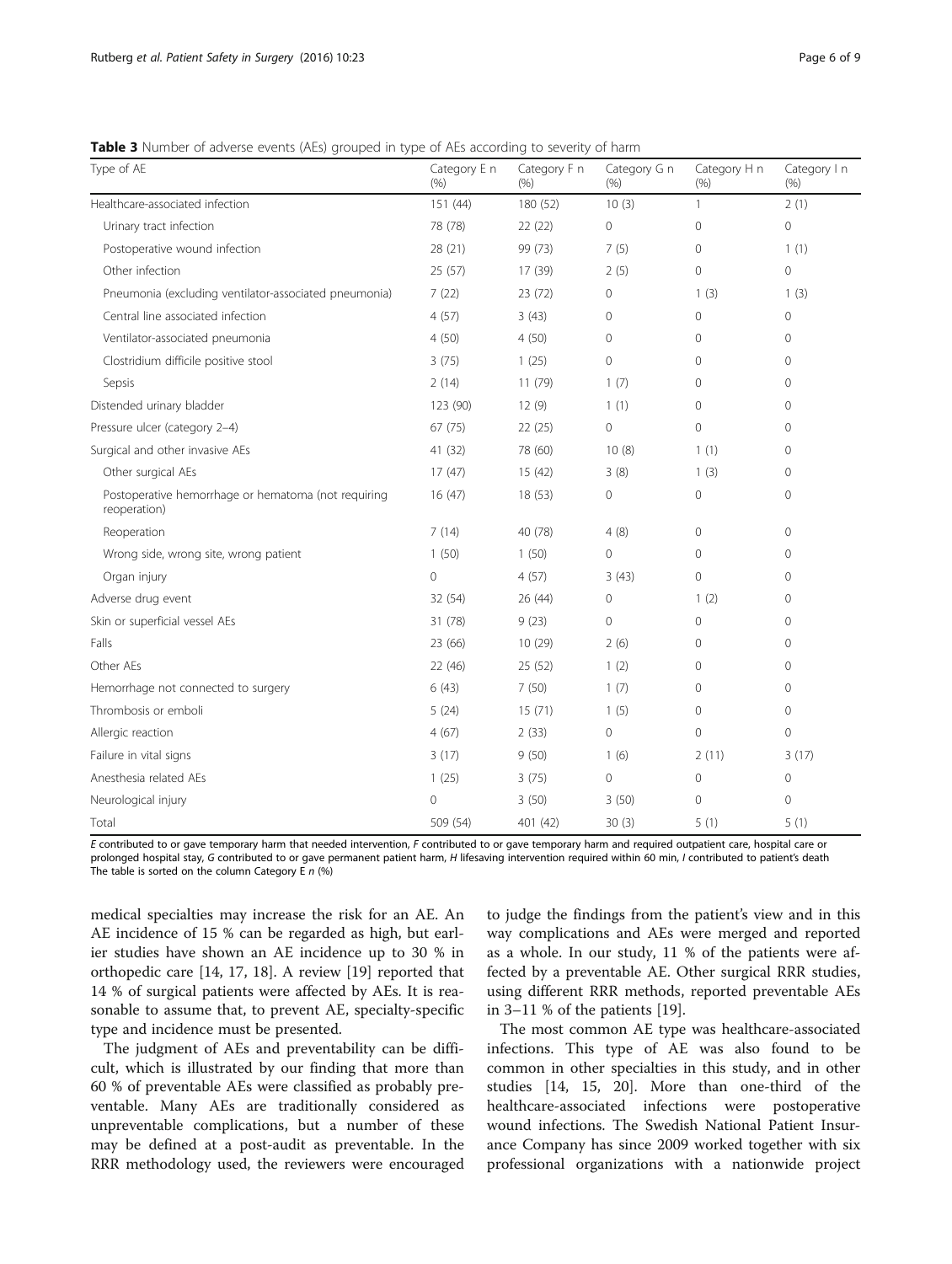<span id="page-6-0"></span>

named Prosthesis-related infections shall be stopped (PRISS) with the overall aim to reduce the frequency of prosthesis related infection after primary hips and knee surgeries with 50 % [\[21\]](#page-8-0). The project has shown that interventions are needed on different levels in the healthcare organization. Early results show that it has been possible to reduce and sustain the frequency of prosthesis joint infection to below 0.5 % for total hip replacement and well below 1.0 % for total knee replacement. The project has focused on prosthetic joint infection, but it is hoped that the impact will lower the frequency of other healthcare-associated infections also in other types of surgeries.

The second most common AE type in orthopedic care was distended urinary bladder. The results from two theses [\[22, 23](#page-8-0)] highlighted this type of AE and it is since 2012 added as a new trigger and AE type in the Swedish handbook. The high frequency of distended urinary bladder may in part be explained by the work to reduce the use of urinary catheters in order to reduce the occurrence of urinary tract infection. The findings point to the importance to implement routines that will lead to both a reduction in the use of urinary catheters, and the frequency of distended urinary bladder.

Patients  $\geq 65$  years had more admissions with AEs compared to younger patients and this finding concurs with other studies [[4, 12](#page-7-0), [16, 17,](#page-7-0) [24](#page-8-0), [25](#page-8-0)]. The mean age in orthopedic care is high and interventions such as surgery are carried out at high ages and on frail patients. Elderly patients are more likely to have more comorbidities that require more interventions during hospital stay, leading to an increased risk for AEs. Older patients were more often affected by pressure ulcers compared to younger patients, and may also be vulnerable to the effects of healthcare errors, for example, medication errors [\[25](#page-8-0)]. Elderly patients have been found to be affected by major AEs to a greater degree than younger patients [[26](#page-8-0)–[28\]](#page-8-0).

We found that patients affected by AEs had a longer LOS, which is consistent with other RRR reports [[4, 14, 15](#page-7-0), [28](#page-8-0)–[30\]](#page-8-0) and may indicate that the orthopedic AEs themselves prolonged LOS.

The use of RRR gives an overview of the incidence, nature, preventability, and consequences of AEs. There is a need of multiple data sources since different data collection methods will complement each other in the work to identify and follow-up improvement areas [[31](#page-8-0)]. However, measurement alone will not lead to an increased patient safety; a systematic quality improvement work based on facts is needed. AEs related to non-operative care have been found to be more frequent than AEs related to surgical techniques, leading to the conclusion that patient safety improvements also need focus on non-operative care processes in surgical care [\[19,](#page-7-0) [28\]](#page-8-0). Two systematic reviews have presented several interventions to reduce the burden of AEs in surgical care such as; improving nurse to patient ratio, team training and communication, use of checklists, and adherence to care pathways [[32](#page-8-0), [33](#page-8-0)]. Based on our results, we suggest that every department assesses their specific pattern, and directs their patient safety work accordingly.

#### Strengths and limitations

The strengths in our study are the sample size and that the study was performed on a national level with random samples of admissions.

There are several limitations in the present study. One is the method itself, requiring documentation quality in the records, otherwise leading to a risk of underestimation of the numbers of AEs. However, several studies have shown that RRR is a valid method to identify AEs compared to other methods, for example, self reported data such as clinical incident reports [\[2](#page-7-0)–[4\]](#page-7-0).

Regardless of which RRR method is used, the methodology can be subjective and affected by certain biases such as hindsight bias, which may provide an overestimation, especially of the preventability and severity of an AE. On the other hand, reporting bias and the used follow-up period may lead to an underreporting of AEs. Only AEs identified at the respective hospital were included, leading to those AEs identified and treated in other hospitals or at a general practitioner were missed. Furthermore, only care including an admission was included, which means that strictly outpatient care is not included.

The variability between the hospitals regarding the AE incidence was wide. This is to be expected, since rates are based on cross sectional analyses of small samples allowing large random variation. There could also be other reasons such as that the knowledge and experience of the method varied between and within the review teams. A 1-day education was performed for all review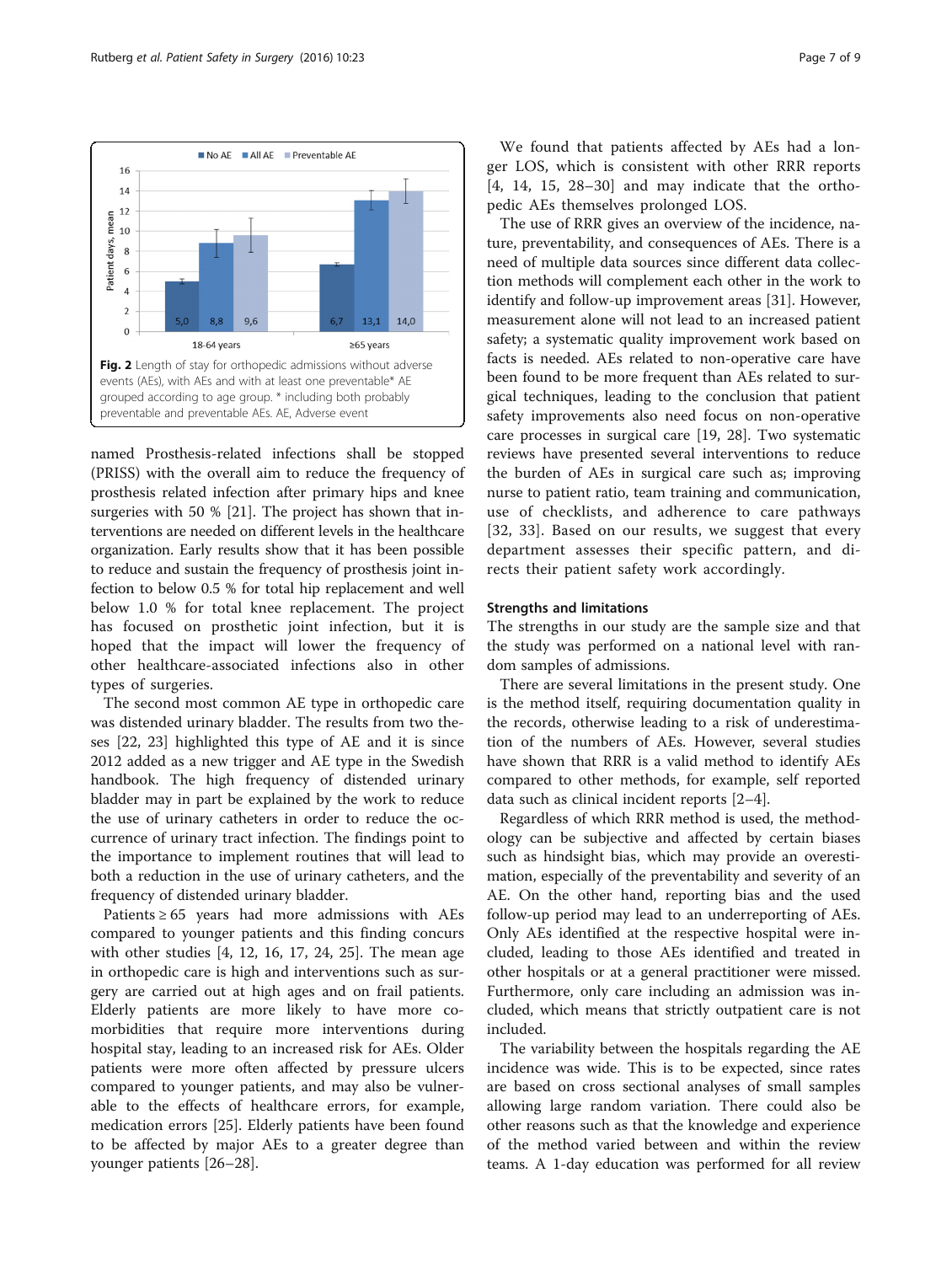<span id="page-7-0"></span>teams, but how the respective reviewer and team interpret the method is unknown, since no inter-rater reliability analysis was performed. All review teams did not include orthopedic surgeons or registered nurses within orthopaedic care. The number of inpatient beds, the case-mix, and the included subspecialties within orthopedics at the respective hospital can vary between the hospitals.

In the national database, no documentation was available regarding if the included admissions were elective or acute, the co-morbidity of the patients, or if the patients underwent surgery or not. These data are only available at the local level.

#### Conclusions

We found AEs in 15 % of orthopedic care admissions, healthcare-associated infections and distended urinary bladder being the most common. The majority of AEs was of temporary nature and judged preventable. Systematic and specific patient safety initiatives are needed to reduce the incidence of AEs in orthopedic care.

#### Abbreviations

AE: Adverse events; NCC MERP: National Coordinating Council for Medication Error Reporting and Prevention Index; RRR: Retrospective record review; SALAR: Swedish Association of Local Authorities and Regions

#### Acknowledgements

The authors wish to thank the Swedish Association of Local Authorities and Regions and the review team at the respective hospital.

#### Funding

The Swedish Association of Local Authorities and Regions supported financially the database and education of the review teams. The funder had no involvement in study design, data analysis, and manuscript preparation or publication decision. The authors confirm that they have complete access to the data that support the publication.

#### Availability of data and materials

Please contact author for data requests.

#### Authors' contributions

HR and PG participated in the study design, data analysis and provided comments on subsequent versions of the manuscript. MBG was responsible for statistical analysis and provided comments on subsequent versions of the manuscript. MU participated in the study design, data analysis and was responsible for the manuscript drafting. All authors read and approved the final manuscript.

#### Competing interests

The authors declare that they have no competing interests.

#### Consent for publication

Not applicable.

#### Ethics approval and consent to participate

This research has been performed according to correct ethical practice and with approval from all the county council directors. No data that can be linked to an individual has been used in the preparation of this manuscript. Data that can be linked to individuals are kept at the participating hospitals, but when transferred to the national database, data is coded, and identification of individuals is no longer possible.

#### Author details

<sup>1</sup>Department of Medical and Health Sciences, Division of Health Care Analysis, Linköping University, Linköping, Sweden. <sup>2</sup>Swedish Association of Local Authorities and Regions, Stockholm, Sweden. <sup>3</sup>Centre for Healthcare Development, Region Östergötland, Linkoping, Sweden. <sup>4</sup>Department of Clinical Sciences Lund, Orthopedics, Lund University, Skane University Hospital, Lund, Sweden. <sup>5</sup>Department of Clinical Sciences, Danderyd Hospital Karolinska Institutet, Stockholm, Sweden. <sup>6</sup>Department of Orthopedics, Danderyd Hospital, Stockholm, Sweden. <sup>7</sup> Department of Orthopedics, Skane University Hospital, SE-221 85 Lund, Sweden.

# Received: 29 May 2016 Accepted: 13 October 2016<br>Published online: 26 October 2016

#### References

- 1. Michel P. Strengths and weaknesses of available methods for assessing the nature and scale of harm caused by the health system: literature review. 2004. Available at: [http://www.who.int/patientsafety/research/P\\_Michel\\_](http://www.who.int/patientsafety/research/P_Michel_Report_Final_version.pdf) [Report\\_Final\\_version.pdf.](http://www.who.int/patientsafety/research/P_Michel_Report_Final_version.pdf) [Accessed 26 Sept 2016].
- 2. Unbeck M, Muren O, Lillkrona U. Identification of adverse events at an orthopedics department in Sweden. Acta Orthop. 2008;79(3):396–403.
- 3. Christiaans-Dingelhoff I, Smits M, Zwaan L, Lubberding S, van der Wal G, Wagner C. To what extent are adverse events found in patient records reported by patients and healthcare professionals via complaints, claims and incident reports? BMC Health Serv Res. 2011;11:49.
- 4. Classen DC, Resar R, Griffin F, Federico F, Frankel T, Kimmel N, et al. 'Global trigger tool' shows that adverse events in hospitals may be ten times greater than previously measured. Health Aff (Millwood). 2011;30(4):581–9.
- 5. Vincent C. Patient safety. Chichester: Wiley-Blackwell; 2010.
- 6. Griffin F, Resar R. IHI Global Trigger Tool for Measuring Adverse Events (Second Edition). Second ed. IHI Innovation Series White Paper. Cambridge: Institute for Healthcare Improvement; 2009.
- 7. SALAR. Marker based record review to identify and measure harm in health care: [handbook in Swedish]. Stockholm: The Swedish Association of Local Authorities and Regions (SALAR); 2012.
- 8. Pukk-Harenstam K, Ask J, Brommels M, Thor J, Penaloza RV, Gaffney FA. Analysis of 23 364 patient-generated, physician-reviewed malpractice claims from a non-tort, blame-free, national patient insurance system: lessons learned from Sweden. Qual Saf Health Care. 2008;17(4):259–63.
- 9. de Vries EN, Ramrattan MA, Smorenburg SM, Gouma DJ, Boermeester MA. The incidence and nature of in-hospital adverse events: a systematic review. Qual Saf Health Care. 2008;17(3):216–23.
- 10. SFS. Patient safety act. Stockholm: The Riksdag; 2010.
- 11. NCC MERP. National Coordinating Council for Medication Error Reporting and Prevention Index. February 20, 2001. Available at: [http://www.nccmerp.](http://www.nccmerp.org/types-medication-errors) [org/types-medication-errors](http://www.nccmerp.org/types-medication-errors). [Accessed 26 Sept 2016].
- 12. Kable AK, Gibberd RW, Spigelman AD. Adverse events in surgical patients in Australia. Int J Qual Health Care. 2002;14(4):269–76.
- 13. Marang-van de Mheen PJ, Mertens BJ, van Houwelingen HC, Kievit J. Surgery groups differed in adverse outcome probabilities and can be used to adjust hospital comparisons. J Clin Epidemiol. 2005;58(1):56–62.
- 14. Zegers M, de Bruijne MC, de Keizer B, Merten H, Groenewegen PP, van der Wal G, et al. The incidence, root-causes, and outcomes of adverse events in surgical units: implication for potential prevention strategies. Patient Saf Surg. 2011;5(1):13.
- 15. Sari AB, Sheldon TA, Cracknell A, Turnbull A, Dobson Y, Grant C, et al. Extent, nature and consequences of adverse events: results of a retrospective casenote review in a large NHS hospital. Qual Saf Health Care. 2007;16(6):434–9.
- 16. Soop M, Fryksmark U, Koster M, Haglund B. The incidence of adverse events in Swedish hospitals: a retrospective medical record review study. Int J Qual Health Care. 2009;21(4):285–91.
- 17. Vincent C, Neale G, Woloshynowych M. Adverse events in British hospitals: preliminary retrospective record review. BMJ. 2001;322(7285):517–9.
- 18. Unbeck M, Schildmeijer K, Henriksson P, Jurgensen U, Muren O, Nilsson L, et al. Is detection of adverse events affected by record review methodology? an evaluation of the "Harvard Medical Practice Study" method and the "Global Trigger Tool". Patient Saf Surg. 2013;7(1):10.
- 19. Anderson O, Davis R, Hanna GB, Vincent CA. Surgical adverse events: a systematic review. Am J Surg. 2013;206(2):253–62.